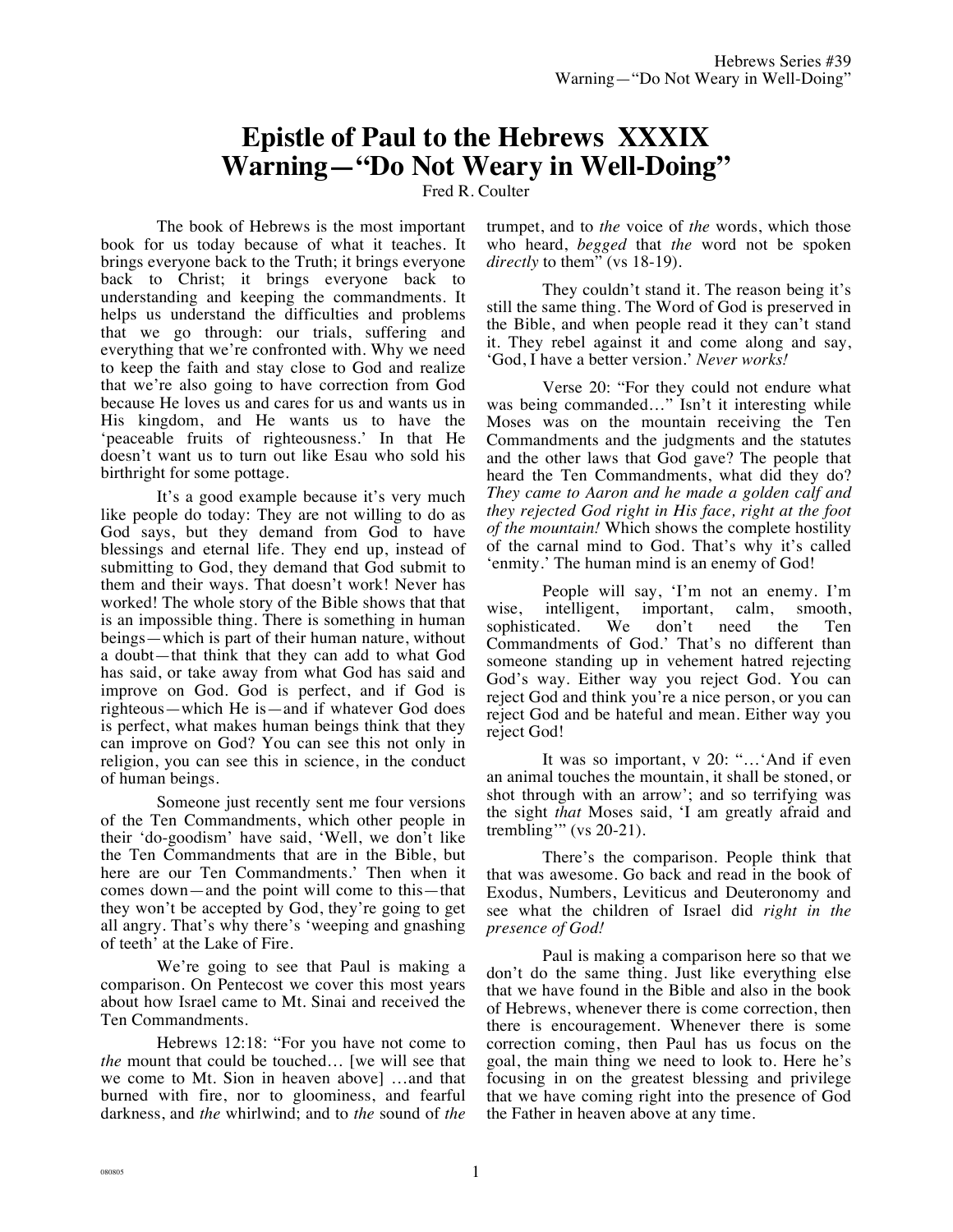Verse 22: "But you have come to Mount Sion, and to *the* city of *the* living God, heavenly Jerusalem…" You cannot get a greater place to come to. It's greater than anything on earth. There's no other place in heaven like it. There's no other place in the whole universe like it. And the calling that God has given us is that we have direct access to Him through Jesus Christ. This is awesome!

People who get tangled up, just like they did with Moses, 'Moses, you and Aaron take too much to yourself.' And they fell on their faces and said, 'Look, we didn't take anything to ourselves, God put us here.' When people get focused on men instead of God, their perspective becomes carnal and they're looking at things the way that men look at it rather than seeing God in it.

Since we're talking about the children of Israel in the wilderness: After seeing all those miracles and what God did to deliver them out of Egypt and bring them across the Red Sea and so forth, you would think that they would be so grateful to be in the presence of God. You would think that they would be so grateful to have such a tremendous mission given to them to represent God as a nation to the whole world; to have the mission of having His laws and commandments to set the standards for everybody in the world, so that when they would come to Israel they would say, 'Wow! What a nation! Who has God so close to them and all the blessings and all the things that are there? They didn't do that!

Now we're in a different situation. We have been called of God and He has given us something greater. He has given us something more profound. We're going to reign as kings and priests with Christ. We, under Christ—and all the saints with us—are going to bring:

- the proper government
- the proper worship of God
- get rid of Satan the devil
- get rid of sin<br>• help fulfill the
- help fulfill the plan of God to bring many sons into the glory and Kingdom of God

Of course, when we understand that we're coming to God in heaven above, the greatest blessing, the greatest privilege and all of this is accomplished through the simplest thing: *prayer and study of the Word of God!* Simplest thing!

- You don't need a temple!
- You don't need ritual!
- You don't need a priesthood!
- Christ is our High Priest!

Isn't that something! How many millions of people

go through all the rituals of their religion in vain, serving Satan the devil, and think they're doing well? God says, 'Away with all of that!

- You repent to Me!
- I'll forgive your sins!
- Christ will be your High Priest!
- You can come to Him at all times!
- You can pray to Me at all times!
- You don't have to have anyone between you and Me!

You can get on your knees and you're right in touch with Mt. Sion, God the Father and the city of the living God, Heavenly Jerusalem (Rev. 4-5).

"…and to an innumerable company of angels; *to the* joyous festival gathering…" (vs 22- 23). This has got to be the resurrection and all the saints resurrected on the Sea of Glass. 1-Thess. 4 says that we are going to meet Christ in the air 'for the meeting with the Lord.' This is what Paul wants us to focus on. This is what we need to have our heart and mind fixed on, because this will help overcome the problems and difficulties and trials and things that we go through so that we don't get discouraged and give up on God. If you are not focusing on God and His plan and His purpose, you can get totally discouraged and down just in facing all the problems in life:

- in trying to overcome self
- in trying to overcome sin
- in dealing with people who are doubleminded
- in dealing with friends, neighbors, children and parents and the whole thing

Today we live in a society that is dysfunctional from top to bottom. Who is 'normal' today? *It's hard to find!* What is a normal person today? *It's been defined down to the lowest perversions accepted as normalcy!* God has this for us: that we keep our mind *fixed* on it.

Let's go to Matthew, the sixth chapter, and let's see how this very simple outline of a prayer covers everything that I just talked about, and helps us always to focus in on God. We need to understand that it matters not who you are or where you are, you're accountable to God. If you're in the world you're still accountable to the *letter of the Law* and the authorities that He has set there. He gives you the authorities according to your conduct. If you don't want to control yourself, if you don't want to be lawabiding, then He's going to make the authorities become more forceful with the Law, more intrusive with the Law because you can't control yourself. When people do not focus in on God and do the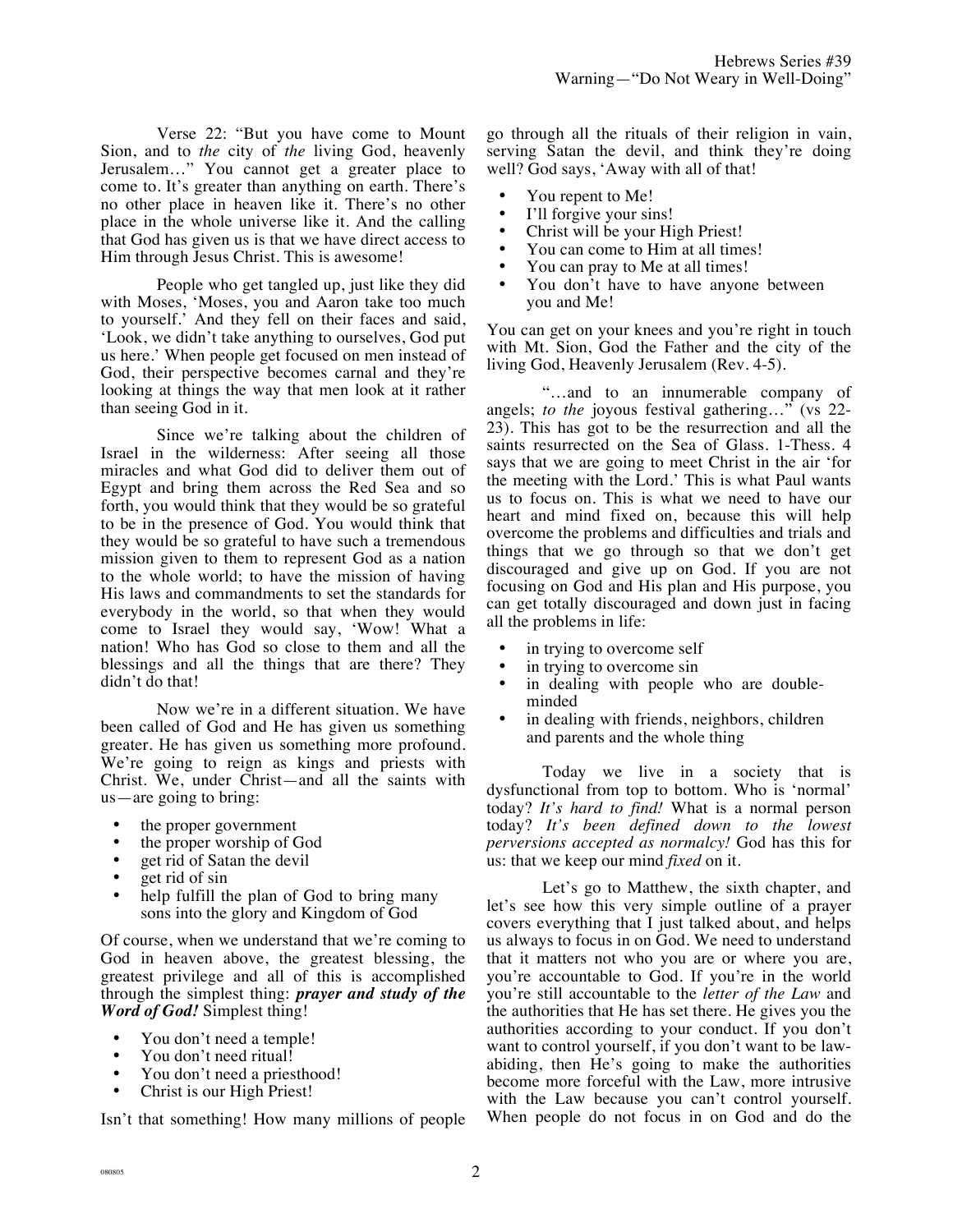things the way that God wants, then they're confronted with all these problems and don't know how to handle them. That's why this prayer in Matt. 6 follows along with what I've said.

How does it start out? Matthew 6:9: "Therefore, you are to pray after this manner: 'Our Father Who *is* in heaven..." What are we talking about? *Heavenly Jerusalem, the city of God, the throne of God, the innumerable company of angels,*  everything that is there contained in that sentence.

"…hallowed be Your name…" (v 9). God's name is Holy! No other gods, no statues, don't take the name of God in vain.

"Your kingdom come..." (v 10). That's the goal. You have your mind on God, then you have your mind on the goal. 'Your kingdom come...' because that's the only solution for the problems on earth.

"…Your will be done on earth, as *it is* in heaven" (v 10). God's will is being done on earth exactly as He has said according to the prophecies, based upon the cumulative choice of the people. There's nobody up in heaven going against God. Those on earth who go against God still carry out the will of God, because God's judgment is upon them. God judges all whether you're a sinner or a saint.

Verse 11: "Give us this day our daily bread." Even though you may store up things for a few weeks, God has got to provide it.

"And forgive us our debts..." (v 12). It says in another place 'our sins.' So, everyday we need to have our sins forgiven because the way that our minds and our lives are. Our very nature requires it and God desires to do so.

"…as we also forgive our debtors" (v 12). This is 'love your neighbor as yourself.' Love the brethren as Christ has loved us.

Verse 13: "And lead us not into temptation…" In other words, whatever trial, chastisement, we're going to have, let it not be in temptation to sin against God.

"…but rescue us from the evil one…." (v 13). That's an interesting thing in the Greek. It literally means *rescue!* To save us in an emergency, rescue operation. Satan is the god of this earth.

- he is the one who is hateful against the Church
- he is the one who instigates war against the Church

There are many different kinds of wars against the Church—not just slaughtering and killing, but

- sending his agents to infiltrate
- sending weird an silly people to come with strange and foolish doctrines
- sending those who bring in, what I have just called *creeping Protestantism* with a lawless grace; a clever, clever counterfeit.

"…For Yours is the Kingdom…" (v 13). What do we end with? *After we talk about and pray about the things that we need and how to live our lives* that's what it is, **"…rescue us from the evil one.** For Yours is the Kingdom…**"** Back to the Kingdom. Back to looking forward to heavenly Sion, heavenly Jerusalem.

"…and the power…" (v 13). There's no greater power than God.

"…and the glory forever. Amen" (v 13). Right here in this daily outline prayer that we have, that people have memorized and the heathen in their 'Christian orthodox churches' recite it. If they do some sin and they go to the priest and they're forgiven and you do 200 'our fathers' and 400 'hail Marys.' They memorize it! But they don't understand it!

So, we have the same pattern. You can take this pattern of inspiration and go right through the whole Bible and see how this always fits. Maybe expanding a certain point at a certain time, expanding another point at a certain time and so forth, but you can go from Gen. to Rev. and there is the whole pattern. Look at the pattern that God did with the seven churches in Rev.  $2 \& 3$ . Is it not the same? *Absolutely!*

We're to look forward to and we're called, Hebrews 12:23: "…and **to** *the* **Church of** *the* **Firstborn**…" That's why it's important to understand about the firstborn. The firstborn has *the inheritance.* Let's understand something else we find in the Bible:

In the Old Testament when a man had more than one wife and the firstborn hated the firstborn of the other wife, then the hated one was to get a double portion. We have that fulfilled in the fact that Reuben—who was the firstborn of Jacob—sinned and went up on his father's bed and lost the birthright. The firstborn of Rachel was Joseph. He received the birthright. He also got a double-portion with the blessings on his two sons: Ephraim and Manasseh.

Let's take that and apply it spiritually: We are in the New Covenant with Christ. We are going to receive a spiritual inheritance from God the Father through Christ forever. Is it going to be double of what any of the others who come into the Kingdom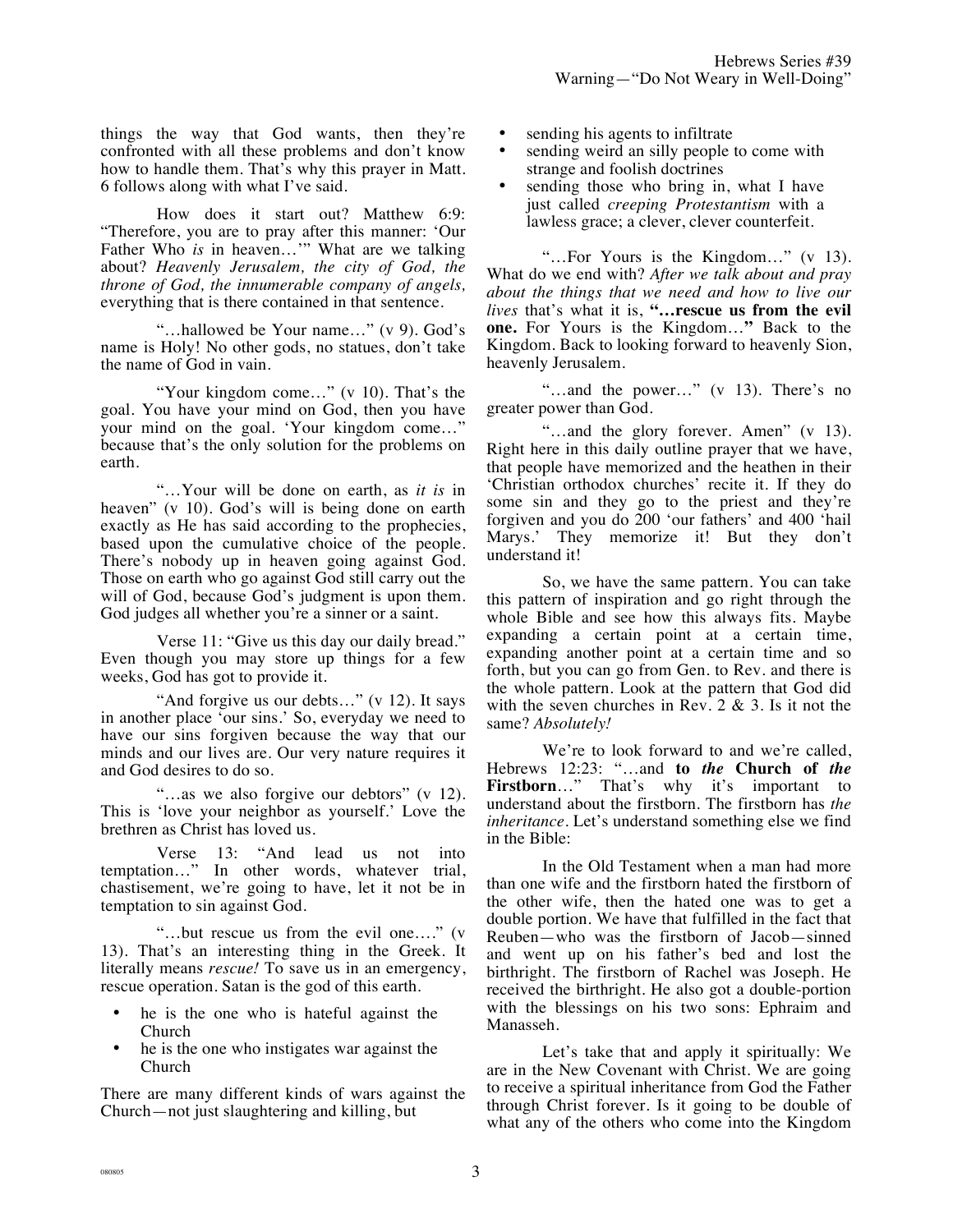of God after the first resurrection receive? *I don't know,* but we do know that it will be pre-eminent above them. We will always be in a position greater than they will be. What I want us to focus on is not only God, not only our calling, but the *greatness* of the calling. This is what Paul is talking about here.

"…*the* **Church of** *the* **Firstborn,** registered *in the Book of Life* in heaven…" (v 23). Our names are written there. If you endure to the end, you are guaranteed! God guarantees it by His very existence, by His covenant, by His life!

"…and to God, *the* Judge of all; and to *the* spirits of the just who have been perfected" (v 23). That's what's happening with us. God is perfecting us so that we can die in the faith, or if we're alive when Christ returns, to be changed in a 'moment, in the twinkling of an eye'—*perfected!* I would have to say that perhaps 90%-plus of the perfection comes at the resurrection.

You're perfected now so that you then can await the first resurrection. Then when we are resurrected we will be perfected in glory. That's what Paul means when he talks about 'now we see through a glass darkly' and so forth, but then 'we will see face-to-face. Now I know in part,' then 'I'll know as I am known' and so forth. The perfection is not going to be finished until the resurrection. The perfection that comes in our mind—through growing, changing and overcoming—comes through the power of the Holy Spirit is to a certain degree. This shows the perfection.

When a man dies the body goes to the dust and the spirit returns to God Who gave it. The Spirit is the essential, important connection of God to make us human beings, to give us human intelligence, to have us be able—with the spirit of man coupled with the Spirit of God—to receive the Spirit of God, be begotten of the Spirit of God so we become the children of God. No other created thing has that possibility, just human beings. What Paul wants us to understand is how great this is.

Verse 24: "And to Jesus, *the* Mediator of *the* New Covenant…"—which this is showing here.

- whatever help you need, *you have it*
- whatever assistance you need, *you've got it*
- whatever difficulty you're going through, *you have the strength from Christ— Mediator of the New Covenant*

Now, let's look at this thing concerning the Mediator. Then we'll also talk about His sacrifice. Every Catholic ought to read this; it's in your Catholic Bible:

1-Timothy 2:5 "For there *is* one God, and

**one Mediator between God and men**—*the* man Christ Jesus." Mary is not a mediator—in fact, she is dead in the grave awaiting the resurrection. The one who took care of Mary, the Apostle John, wrote way after the time that Mary had died: 'For no one has ascended into heaven but He Who came down from heaven, Who is Jesus Christ.'

*IF* the pope had 10,000% hindsight and 1800 years later could proclaim that Mary was bodily assumed into heaven, do you think their statement on that carries any validity when the one who probably buried her—the Apostle John—did not say that? Would not his one witness that 'no one has ascended to heaven' supersede anything that a pope could declare? *Absolutely!* Just like Moses, no one knows where she's buried. Just think of the mobs of people that would go there and bow down to her grave. Are people misled and deceived? *Of course!*

Verse 6: "Who gave Himself *as* a ransom for all, the testimony *of which is to be preached* in its appointed times."

That is according to the way that God opens the doors for preaching the Gospel—that appointed time—but also during the Holy Days and the Feasts of God, which are appointed times of God. That's something! *He is the Mediator!* Let's look at Jesus Who is the Mediator. This becomes important for us to really grasp and understand. This is given to us so that regardless of the difficulty of the problems that we face, regardless of the trials that we go through coupled with what we have there and other places in Hebrews, that God is always there to help us and strengthen us—that we have a Mediator and a High Priest, therefore, there's no other priesthood needed—

- Who knows everything about us!
- Who loves us!
- Who gave Himself for us!
- Who paid for your sins through His death!
- Who, through God the Father, gives us the Holy Spirit!
- Who is there as the *propitiation* of our sins!

When we come to God we need to get rid of the notion that we're not honest with God.

Hebrews 4:12: "For the Word of God *is* living… [you can't say that of any other book in the world] …and powerful, and sharper than any twoedged sword, piercing even to the dividing asunder of both soul and spirit…" No other book can lead men to repentance other than the Bible and the Spirit of God. How far does it go down? *Clear down into your being!*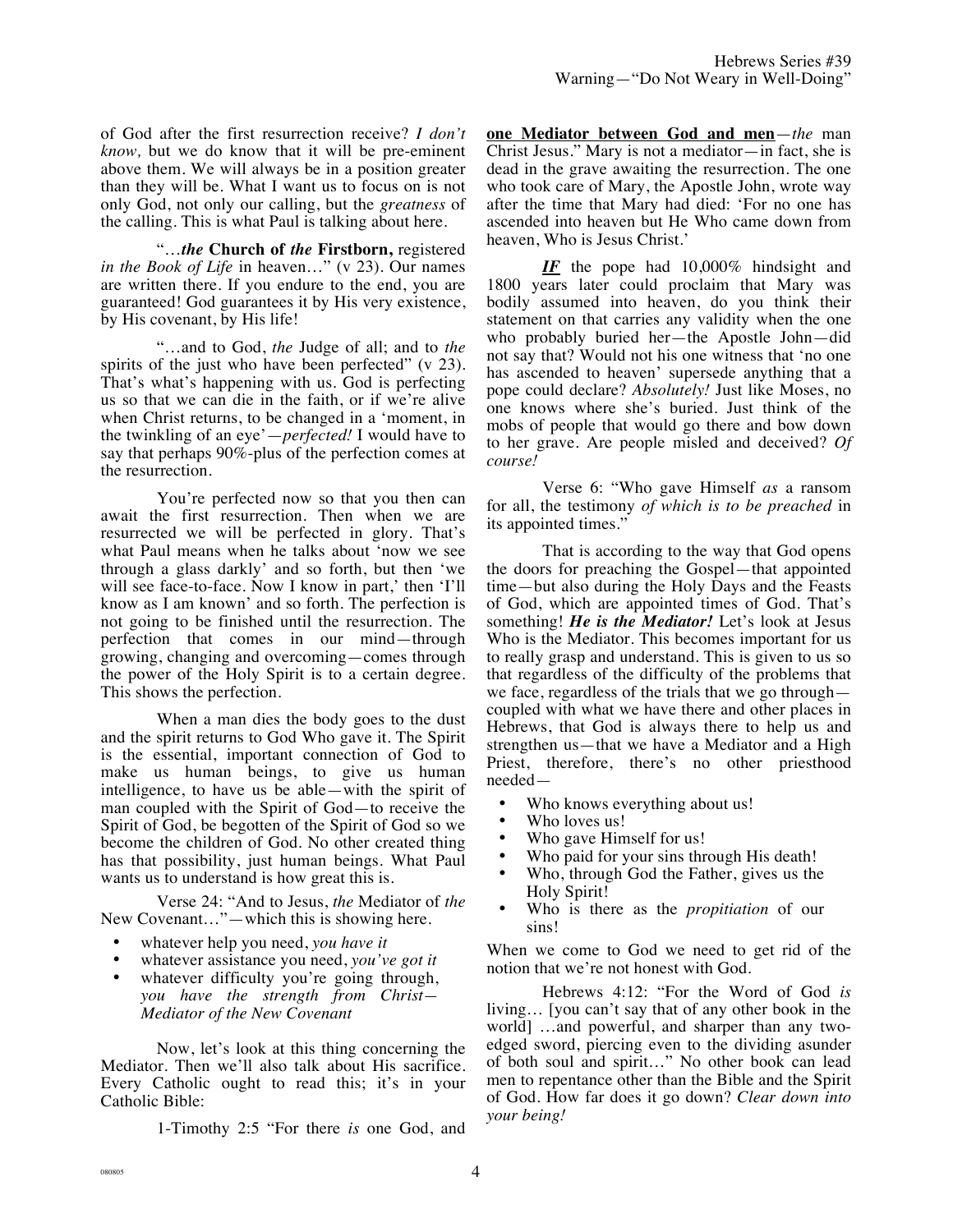"…*and* of both *the* joints and *the* marrow, and *is* able to discern *the* thoughts and intents of *the* heart" (v 12). Go back and read in the book of Psalms and Proverbs and see how it does discern the thoughts and intents of the heart.

Verse 13 tells us *no one* can fool God: "And there is not a created thing that is not manifest in His sight; but all things *are* naked and laid bare before the eyes of Him to Whom we must give account."

There it is. You can be honest and straightforward with God. Don't be accusative, don't be angry, don't be mad. God can change all circumstances, regardless of how bad they are.

Read the book of Jeremiah. Remember, he was thrown down in the sewer. He thought he had it! He was up to his neck in yuck!—called in Greek 'skubalon.' He was in the sewer and it looked like that God was going to leave him there. Even at one time he said, 'God, this is too much for me to bear.' What did He do? *God sent an Ethiopian there who tied some rags together, threw it down as a rope and helped pull him out!* Can you imagine the stench, the foul rottenness that comes from that? *God still heard him!* It doesn't matter if you have been slammed into the sewer, *God will not leave you!* Think of that! He knows all!

Here's the reason, v 14: "Having therefore a great High Priest…" No man is to come between you and God the Father and Jesus Christ. Any priest who says you have to come to him is a liar and a fake and of Satan the devil so that Satan can control you in *his* way, under the guise of being Christian. You need repentance! You need to pray directly to God and Jesus Christ!

"…*Who* has passed into the heavens…" (v 14). You don't have to worry about going to any special place on the earth. You can pray to Him anytime anywhere on earth, and always get through, because He's in heaven.

"…Jesus the Son of God, we should hold fast the confession *of our faith*" (v 14). All the way through, the whole book of Hebrews is:

- to the faithful: *hold fast*
- to the sinners: *repent*
- to those who are in doubt: *look at the goal*

Keep your mind on that!

Verse 15: "For we do not have a High Priest Who cannot empathize with our weaknesses… [this is the very reason that He came] …but *One Who* was tempted in all things according to *the* likeness of *our own temptations*; yet, *He was* without sin."

He understands it. After all, was He not the Creator of Adam and Eve? *Yes!* Did He not give us, as human beings, our heart, mind, emotion, everything about us? *Yes!* He formed us with His own hands.

- He loves us!
- He wants us!
- He knows our difficulties!
- He knows that we have the law of sin and death in us!
- He knows that we are weak!
- He knows that we are going to have temptations and sins come upon us!

Therefore, He understands completely.

Stop and think about this: If God forgave Manasseh, the worst king of all the kings of Israel and Judah, which He did. If God forgave Ahab, God can forgive you. Look at the sins that they did. God is interested in repentance and forgiveness. Though, if there is not repentance and seeking of forgiveness, there will be judgment. That's what He wants us to understand.

Verse 16: "Therefore, we should come with boldness to the throne of grace, so that we may receive mercy and find grace to help in time of need."

That's just the way that it has to be. What a perfect system. You don't have to go to a psychologist. You don't have to go to a psychiatrist. You don't have to go to a confession booth and tell your sins to a priest, who, in many cases with women, will take advantage of them; and little kids will be pedophiliac toward them, and all that sort of thing. Besides, think of this: the *sacrifice of the Mass* is sacrificing Christ over and over and over again. It is a blasphemous thing! A man is supposedly commanding God to sacrifice Himself. Jesus said, 'No man takes My life, but I have been given commandment to lay it down and to receive it back again.' So, the whole operation of the *sacrifice of the Mass* and the Eucharist and the false communion in various churches against the Passover of God are blasphemous!

The way you distinguish between a carnal religion supposedly representing God and the true function of a Christian in relationship to Jesus Christ and God the Father is this: *The carnal mind cannot stand the Word of God!* Just like the Israelites, they didn't want to hear God give the commandments as we saw in Exo. 20 and Heb. 12, no question about that. They wanted a man between them and God, or a king between them and God. All of those who have a priest or a minister between them and God or just carnal because they want to have someone else to accuse when things go wrong: it's the priest or it is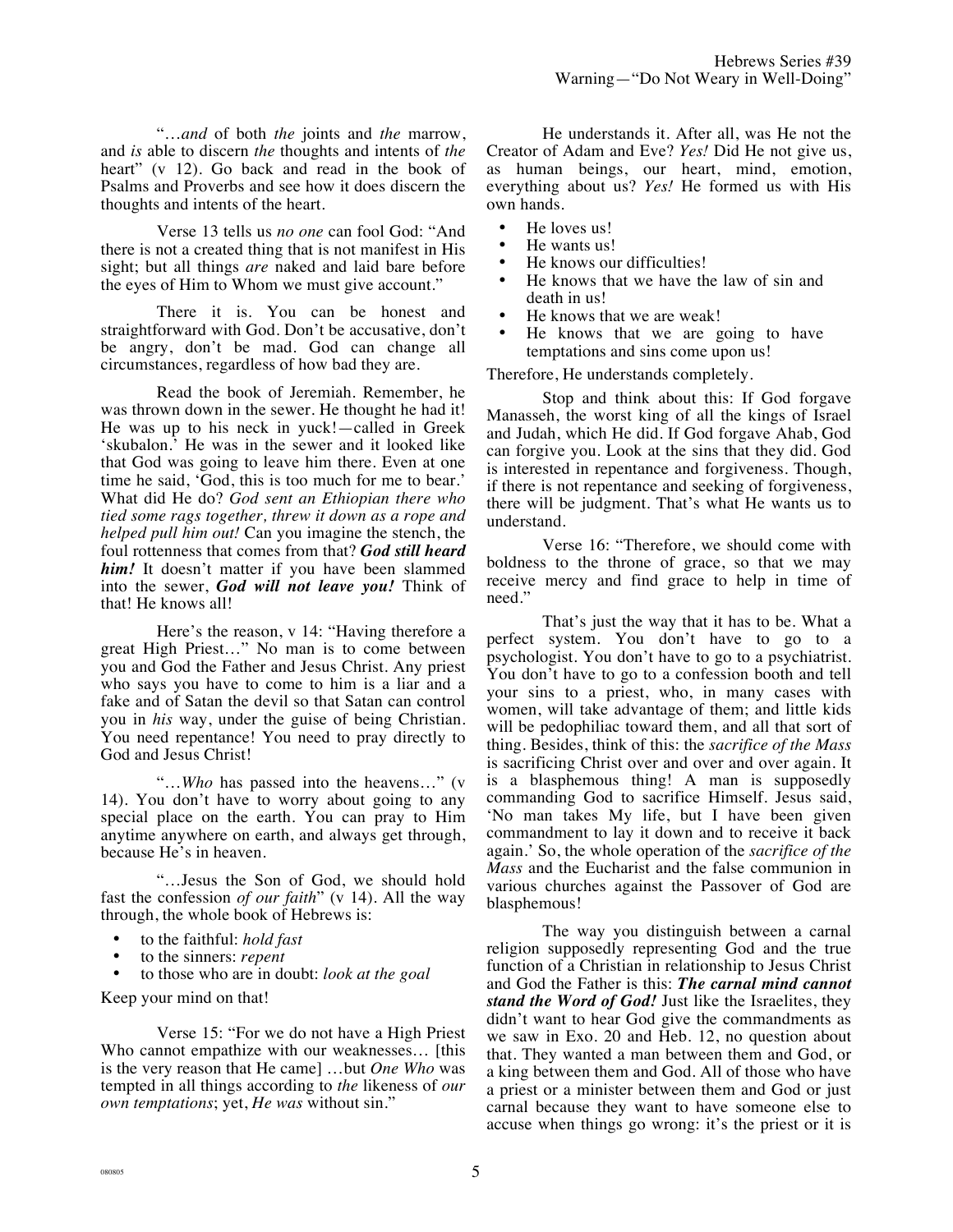the minister. NO! *It is you!* That's why it's very important. You have got to put down all your pretenses and come to God.

Verse 13: "…*are* naked and laid bare before the eyes of Him to Whom we must give account." Everyone's going to give account of himself alone before the throne of God. This is what he's talking about. This is the greatest thing that God can offer man at this time, if we do it and take it the way that God has said. That's what's so fantastic and important. For those who don't want it and want to have a man, then it becomes a cursed thing because they have a carnal religion contrary to the Word of God. You can see that. All you have to do is just observe and comprehend that.

Let's talk a little bit more about how He is able to understand our temptations and so forth. Heb. 5:5 is talking about Christ. This also tells us the great humility of God. Stop and think: What am I willing to give up for God? *The fact is, God demands your life!* Here's what Christ did, like Paul said, 'Who would die for another man?' *Maybe someone would for a righteous man!* But how many would die for sinners? *Christ did!* Because He did:

Hebrews 5:5: "In this same manner also, Christ did not glorify Himself to become a High Priest, but He Who said to Him, 'You are My Son; today I have begotten You.' Even as He also says in another *place*, 'You *are* a Priest forever according to the order of Melchisedec'" (vs 5-6). In order to qualify for that, and in order to be the Priest for all mankind:

Verse 7: "Who, in the days of His flesh, offered up both prayers and supplications with strong crying and tears to Him Who was able to save Him from death… [everything was hinged on the plan of God and the fact that Jesus would not sin] (notice what He had to do in order to not sin): …and was heard because *He* feared *God.*"

Jesus needed to be saved from death—didn't He? That's quite a thing! {note book: *The Christian Passover*—read the sections: The Nature of God and The Nature of Man and what Jesus Christ did as our Passover. That will give you some understanding.} God has not only gone above and beyond, God laid all eternity in the universe on the line to save the ones He has created so they can enter into His kingdom.

Verse 8: "Although He was a Son, *yet* He learned obedience from the things that He suffered." That's what we need to understand with every trial and difficulty that comes along. Gives us an opportunity to learn obedience.

Verse 9: "And having been perfected…" Isn't that what we read, 'just men being perfected' (Heb. 12)? *Yes!* Christ—as God in the flesh—was not perfected until He lived a perfect life without sin and then laid His life down as the perfect sacrifice for all human beings, because He's the Creator of man. You could not ask for anything greater; you could not ask for anything better.

- show me a pagan religion that has anything that comes close to it
- show me the stupidity that men have come up with to replace what God has given
- show me where it is better
- show me where the Protestants and Catholics know better than what God does
- show me that their way is better than the Truth and the love and the grace of God and what Christ has done

Yes, they like to borrow part of it, but they won't wholly submit themselves to God.

Verse 9: "And having been perfected, He became *the* Author of eternal salvation to all those who obey Him… [if you receive grace, you must obey; very simple] …after He had been designated by God *as* High Priest according to the order of Melchisedec" (vs 9-10).

Let's see how we have a great Priest. This is why prayer and study and bringing every thought into captivity to God and Christ is so important. That's our full-time occupation. Whatever we do for a living is secondary.

Hebrews 7:24: "But in the other case, because He is living forever, **His priesthood never changes**."

I want you to think about that! Does that make null and void the papacy and all of its priesthood? And the Dalai Lama and all of his priesthood? And whatever fake, counterfeit religion that is out there saying they represent God and they don't? Does that make them all null and void? *Yes, indeed!* Elders, teachers, ministers, pastors, evangelists and prophets *are to teach the people of God to be perfected!* That's what they're there for. You come to Christ! He has a "…priesthood that never changes."

Verse 25: "Therefore, He has the power throughout all time to save those who come to God through Him *because* He is ever living to intercede for them. For it is fitting that we should have such a High Priest *Who is* Holy, blameless, undefiled, set apart from sinners and made higher than the heavens; Who has no need, as *do* the *other* high priests… [as they did at the temple, because this was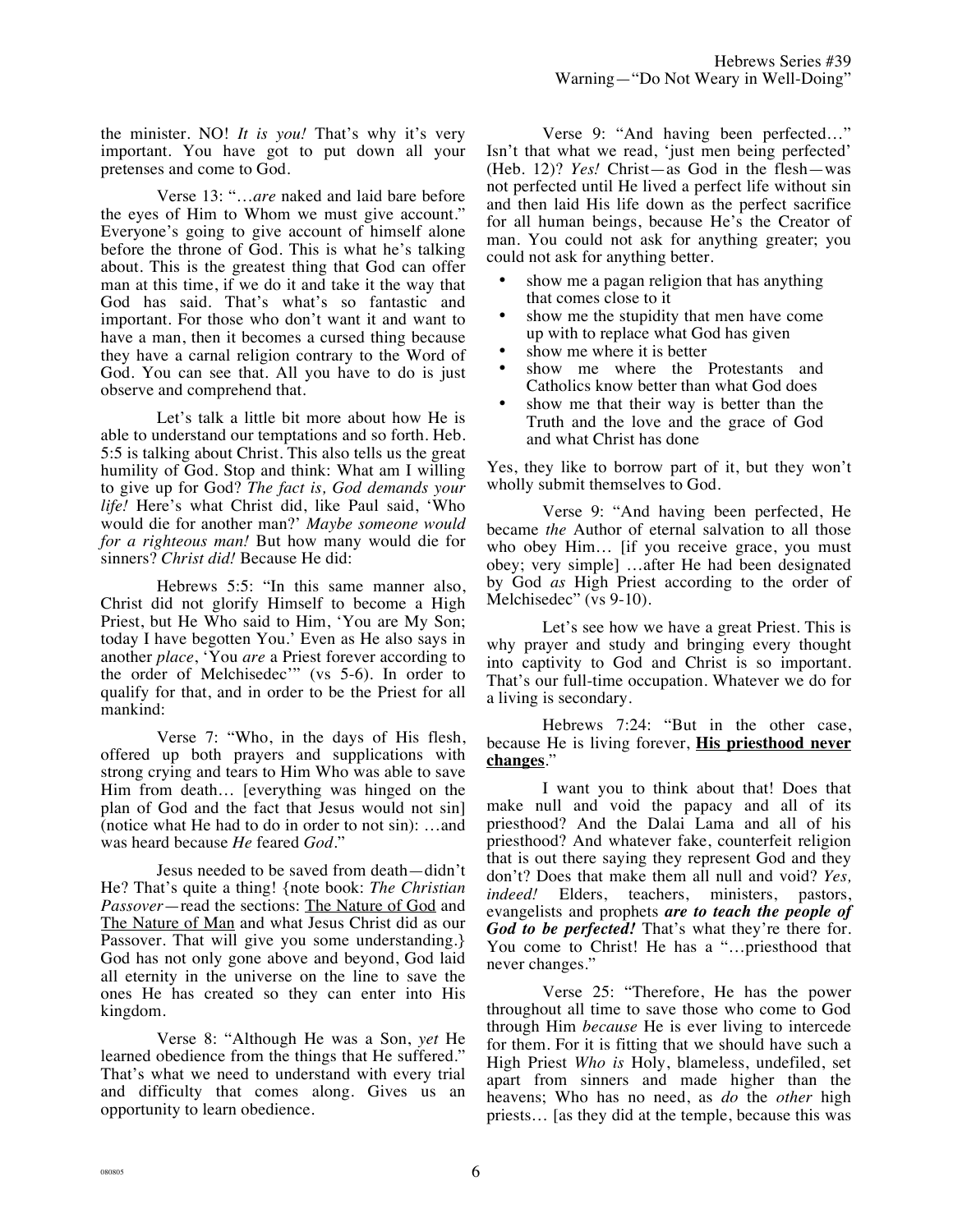written before the temple was destroyed] …to offer up sacrifices day by day, first for his own sins *and* then for the *sins* of the people; **for this He did once for all time when He offered up Himself**" (vs 25- 27). That's what's important! *Christ did it once for all time by His one sacrifice.* 

Verse 28: "For the *priestly* law makes high priests *of* men who have weaknesses; but *by* the word of the swearing of the oath… [by the order of Melchisedec] …which supersedes the *priestly* law, *the* Son, Who has been perfected forever, *has been made High Priest*."

The reason I'm going through this is so that we can understand the contrast of what people do if they give up on God. What are they giving up on? What are they taking in exchange? Is it not the same as Esau who gave up the inheritance for a bowl of pottage? That's the whole lesson.

Hebrews 8:1: "Now, *here is* a summary of the things being discussed: We have such a High Priest Who sat down at *the* right hand of the throne of the Majesty in the heavens; a Minister of the sanctuary and of the true tabernacle, which the Lord set up, and not man" (vs 1-2).

You can't have it any better. This is the greatest thing that God could do so that He can communicate with you through His Spirit and His Word, and you can communicate to Him through your prayers and living your life. There can't be anything greater. That's why He's done it this way.

Let's look at the sacrifice of Christ as the Mediator and so forth, Hebrews 9:11: "But Christ Himself has become High Priest of the coming good things…" What is that? *The resurrection! The coming Kingdom of God! Everything in the plan of God!*

"…through the greater and more perfect tabernacle, not made by *human* hands (that is, not of this *present physical* creation)." (v 11). Anyone who goes to a great cathedral or temple or church and sees all the things that are there—think about it that cannot compare to your personal relationship with God.

Verse 12: "Not by *the* blood of goats and calves, but by the means of His own blood, He entered once for all into the Holiest… [right into the presence of God the Father] …having *by* Himself secured everlasting redemption *for us*." That's what Christ has done.

Then he makes a comparison which is very important and which helps us understand what God is doing; and helps us to realize that God is for us, with us and loves us, and is perfecting us, working with us and how He does it—all of these things together.

Verse 13: "For if the blood of goats and bulls, and *the* ashes of a heifer sprinkled *on* those who are defiled, sanctifies to the purifying of the flesh."

That's an important thing to understand. They never received eternal life under the Old Covenant through the sacrifice system; they were only justified to the temple. Only the ones that God had called like the patriarchs of the Old Testament and certain of the prophets and kings received eternal life under the Old Covenant. All the rest were just justified to the temple, that's it! That's as far as it went. They weren't justified in heaven above, because God did not set up the operation that those sacrifices could justify anyone to God the Father in heaven above. All they were was justified to the temple. They were forgiven their sins so they could live in a physical society and not have the curses come in relationship to the blessings and cursings in Deut. 28 and Lev. 26.

This is the key, v 14: "To a far greater degree, the blood of Christ, Who through *the* eternal Spirit offered Himself…" That's why it blasphemous for any priest to say that he can command God to come into the wine and bread—the literal body and the literal blood.

"…without spot to God, shall purify your conscience from dead works to serve *the* living God" (v 14). That is the perfecting of your spirit.

Today people are all caught up in superstition. If something happens like an earthquake, they all run and get a statue of the saint that they worship or the statue of the supposedly virgin Mary, as if that were to save them. You need to read in Isa. 40-44 the stupidity of idols. Take blocks of stone, build a house, you live in the house and what's left over you make a little statue of a god and you bow down and worship it. God says that's insanity!

God wants a clean heart and mind and to purify your conscience. That is a continuous work in you day-by-day, week-by-week, month-by-month, year-by-year. As we are going to see, one of the greatest problems we have today is *people weary in well-doing.* Think about that! Think about your life! Think about what you're doing! Think about Christ and so forth. This is why direct access to God the Father and Jesus Christ is so important. No evil human being is between you and God. No one can mediate between you and God.

Verse 24: "For Christ has not entered into the Holy places made by *human* hands, *which are*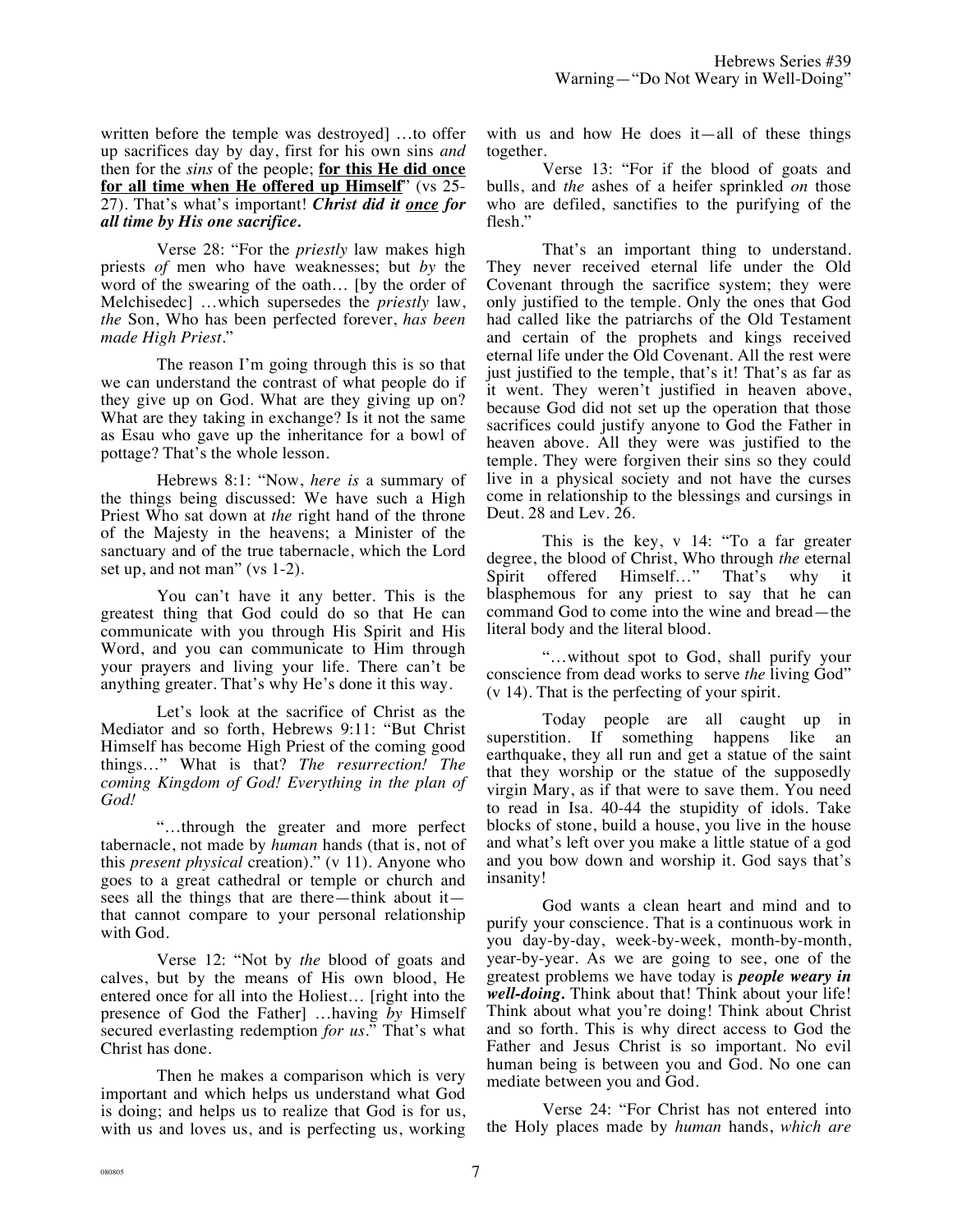*mere* copies of the true; rather, *He has entered* into heaven itself, now to appear in the presence of God **for us**… [as a Mediator, as a propitiation for our sins.] …not that he should offer Himself many times…" (vs 24-25). That's why the *sacrifice of the mass* is a blasphemous, pagan, satanic counterfeit of the sacrifice of Christ.

"…even as the high priest enters into the Holy of Holies year-by-year with *the* blood of others"  $(v 25)$ .

That's the difference. We can come into the very Holy of Holies of God the Father's throne room in heaven above, through Jesus Christ, anytime day and night, any day, any week, any month, any year *directly*. That's what's so important. We don't have to go through a man. Christ is the Mediator.

Verse 26: "For then it would have been necessary for Him to suffer many times since *the* foundation of *the* world…. [He didn't do that! That's what the *sacrifice of the Mass* does.] …But now, once and for all… [all time] …in *the* consummation of the ages, He has been manifested for *the* purpose of removing sin through His sacrifice *of Himself*."

What we need to understand; this is why it's so important; this is why not only do we look at the things that are false, but while we understand the things that are false, *let's not become complacent and 'weary in well-doing.'* The whole point of all of what we're going through here is this:

- Why should we not want to pray to God?
- Why should we delay it?
- Why should we put it off?
- Why should we think it is a difficult thing?
- Why can't we make any time to pray?
- Why can't we make any time to study?

Because we have forgotten—*weary in well-doing* and it's the most important thing to do!

- through that then comes contact with God
- through that then comes the perfecting of the spirit
- through that then you grow in grace and knowledge

That's what it's all about.

Verse 27: "And inasmuch as it is appointed unto men once to die, and after this, *the* judgment; so Christ, having been offered once to bear *the* sins of many, will appear *the* second time without sin unto salvation to those who are eagerly awaiting Him" (vs 27-28).

To maintain the zeal that we need. That's

what the whole book of Hebrews is all about, people weary in well-doing Paul said twice, 'Do not weary in well-doing.'

You need to also consider this, and this is an important thing: We live in a 'gadgetized' speeded up society. Everybody has been programmed and trained by television to have a ten-minute attention span. That's it! If you're watching television and it becomes boring you have a much smaller attention span and you're channel-surfing here and there and everywhere. People like to have everything quick and fast and now. Not everything comes that way! You can't have everything new and exciting all the time. What is new and exciting is what God has provided and the way to Him through Christ! It's guaranteed! That's what's so absolutely important!

Hebrews 10:9: "Then He said, 'Lo, I come to do Your will, O God.'…. [Isn't that what we ask everyday? *To do the will of God!*] …He takes away the first *covenant* in order that He may establish the second *covenant*; by Whose will we are sanctified through the offering of the body of Jesus Christ **once for all**" (vs 9-10). Everyone who comes to Him and for all time; can be applied in both ways.

Verse 12: "But He, after offering one sacrifice for sins forever, sat down at *the* right hand of God. Since that time, He is waiting until His enemies are placed *as* a footstool for His feet. For by one offering He has obtained eternal perfection *for* those who are sanctified" (vs 12-14).

That is that you have the Holy Spirit of God. You see all the perfecting. That's what God is doing. He's perfecting us. He's working with us. To be perfected we have to overcome human nature and all of those things.

Hebrews 12:24: "And to Jesus, *the* Mediator of *the* New Covenant…" We just went through the various Scriptures showing why He's the Mediator, why He's the High Priest and so forth.

"…and to sprinkling of *the* blood of *ratification*… [the blood of Jesus Christ] …proclaiming superior things than *that of* Abel" (v 24).

When Paul wrote this, he had some understanding that we don't have today about what the situation was with Abel and what he was doing and so forth. I think we have perhaps a greater understanding of Cain's sin and what he did than that of Abel, because hardly anything is said of Abel except what he writes here. We'll just have to leave that as a question mark, but nevertheless, we have to look at it this way: Abel was probably the very first one to truly serve God with a pure heart. That's why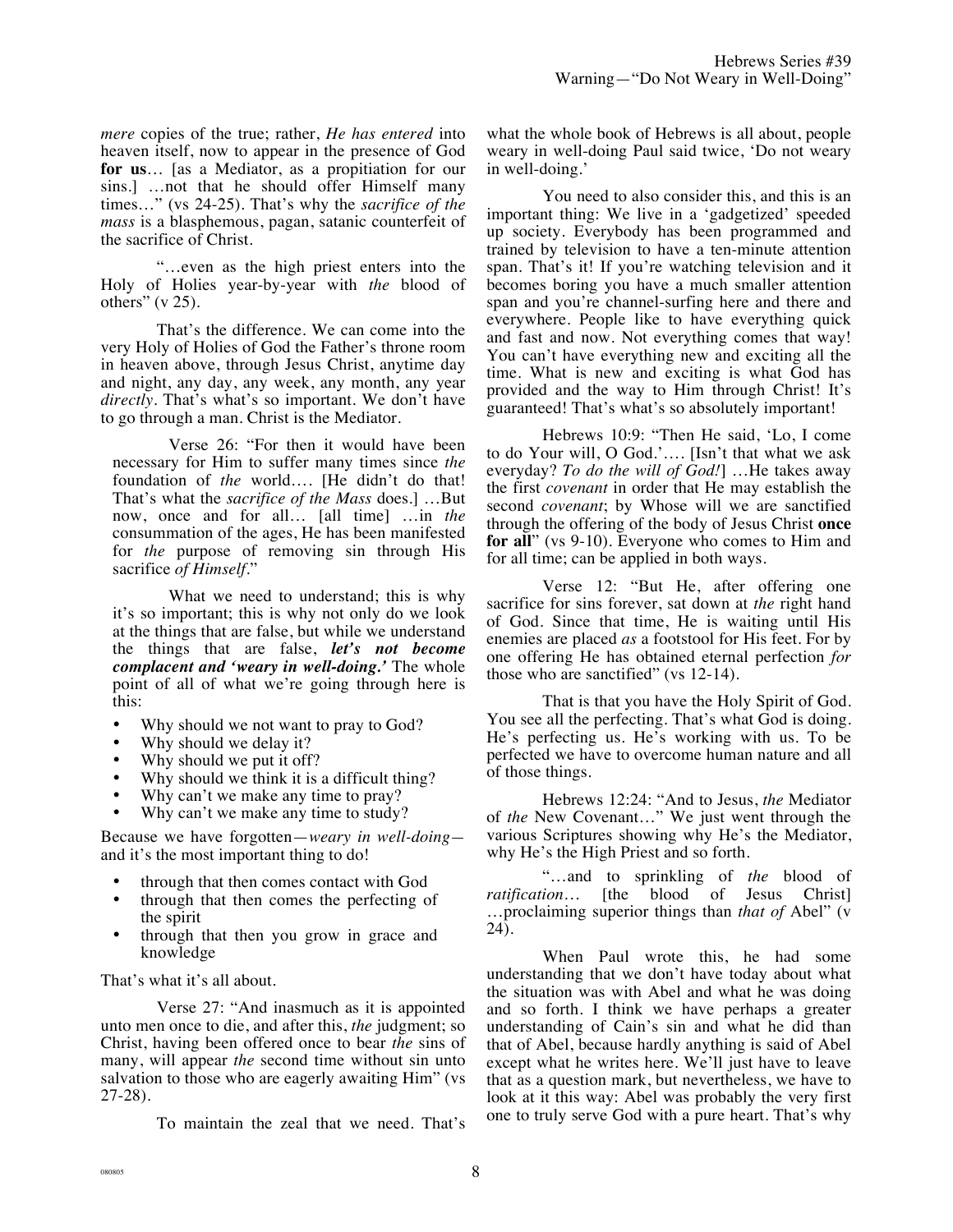it's referring to that and referring to the fact that he was martyred and killed by Cain as compared to Jesus Christ Who was martyred and killed by the political and religious leaders of His time.

Here's a warning; this is why all of this is important. Unless you know what you're dealing with first, then the warning doesn't have that much affect.

Verse 25: "Beware that you **do not refuse to**  *hear* **Him Who is speaking!**…." God speaks to us through His Word. God speaks to us with His Spirit in our mind by putting thoughts in our mind, what to do and what to say. "…do not refuse to *hear* Him Who is speaking! …."—from heaven!

"…For if they did not escape *judgment*, who refused *to hear* the One Who was on the earth Divinely instructing *them*…" (v 25).

When God came down and revealed Himself to the children of Israel and gave the Ten Commandments and laws, statutes and judgments on Mt. Sinai and was with them in the pillar of cloud by day and the fire by night, they refused Him! This really shows the hardness of the heart of human beings. Think of what God provided for them everyday. Cloud cover in the desert. Don't you think that's a wonderful thing? *Yes, indeed!* And a pillar of fire at night so it lit up in the desert, otherwise it's pitched black and cold!

He provided manna six days a week, and after the first Sabbath that they found no manna they understood which day was the Sabbath. I mean, you couldn't miss it. For 40 years, but still they refused! Look at all the rebellions and fighting and arguing and quarreling and apostasy right under the nose of God! Or, as you could say, in your face rebellion toward God!

"…For if they did not escape *judgment*, who refused *to hear* the One Who was on the earth Divinely instructing *them*, how much more *severely will we be judged*, if we ourselves apostatize from Him Who speaks from heaven" (v 25).

That's very interesting. We ourselves apostatize. That's one of those middle-voice Greek verbs where you are the one who is doing it. You can't blame someone else; you can't blame God. You yourself are apostatizing—or in this case "…we ourselves…" Isn't it interesting that Paul includes himself, because didn't he say in another place that he 'disciplined himself lest after he preached to others that he himself would be a castaway'? *Yes, indeed!* "…if we ourselves apostatize from Him Who speaks from heaven."

Let's see how apostasy begins; I already

mentioned *'weary in well-doing.'* What is the 'welldoing' that people weary themselves in today? Because of the condition of the Church and the scattering of the Church and the problems of ministers and the problems of brethren and people, it's hard to get some people to get together for fellowship on the Sabbath; sometimes even on a once a month occasion.

Hebrews 10:23: "Let us hold fast without wavering *to* the hope *that* we profess, for He Who promised *is* faithful; and let us be concerned about one another, and *be* stirring up *one another* unto love and good works" (vs 23-24).

This is all a apart of not wavering. This is all a part of continuing. This is all a part of not 'weary in well-doing.' Of course, this is what the whole book of Hebrews is about. *Don't 'weary in welldoing'!*

- look at the goal
- look at the stakes

Verse 25: "**Not forsaking the assembling of ourselves together**, even as some *are* accustomed to do…" If you really love God, really believe God, really love the brethren, should not want to fellowship with them whenever you have an opportunity? *Yes!* That's also to say we need to be wary of false brethren and things like that—that's true. That's not to say about those who live way out and isolated and can't get together.

When I travel to different places, people will drive to come and that's good, I'm happy to see them. I'm glad they come. I know all the difficulties and problems that people have, but we should not forsake the assembling of ourselves together, even if it's just a few—that's just the way it is today. Let God do the growing and adding.

Also today—we need to be fair in it—we're all a lot older and driving is a little more difficult and greatly expensive. I remember when I first started attending church, I would ride with brethren all the way up to Sacramento, which was 125 miles one way. I also remember—even though the wages were lower, gas was only about \$.30 a gallon. Now it's ten times! There are all of those factors. What we need to do is if there's an opportunity to assemble together on the Sabbath and if it's going to involve an expense in driving, then work things out where it can be done, say, once a month, twice a month something like that.

But let's remember, regardless of where you are, *do not 'weary in well-doing.'* That's the whole key. It's interesting how, in both cases—Heb. 10 & 12—that what comes right after that is *a warning*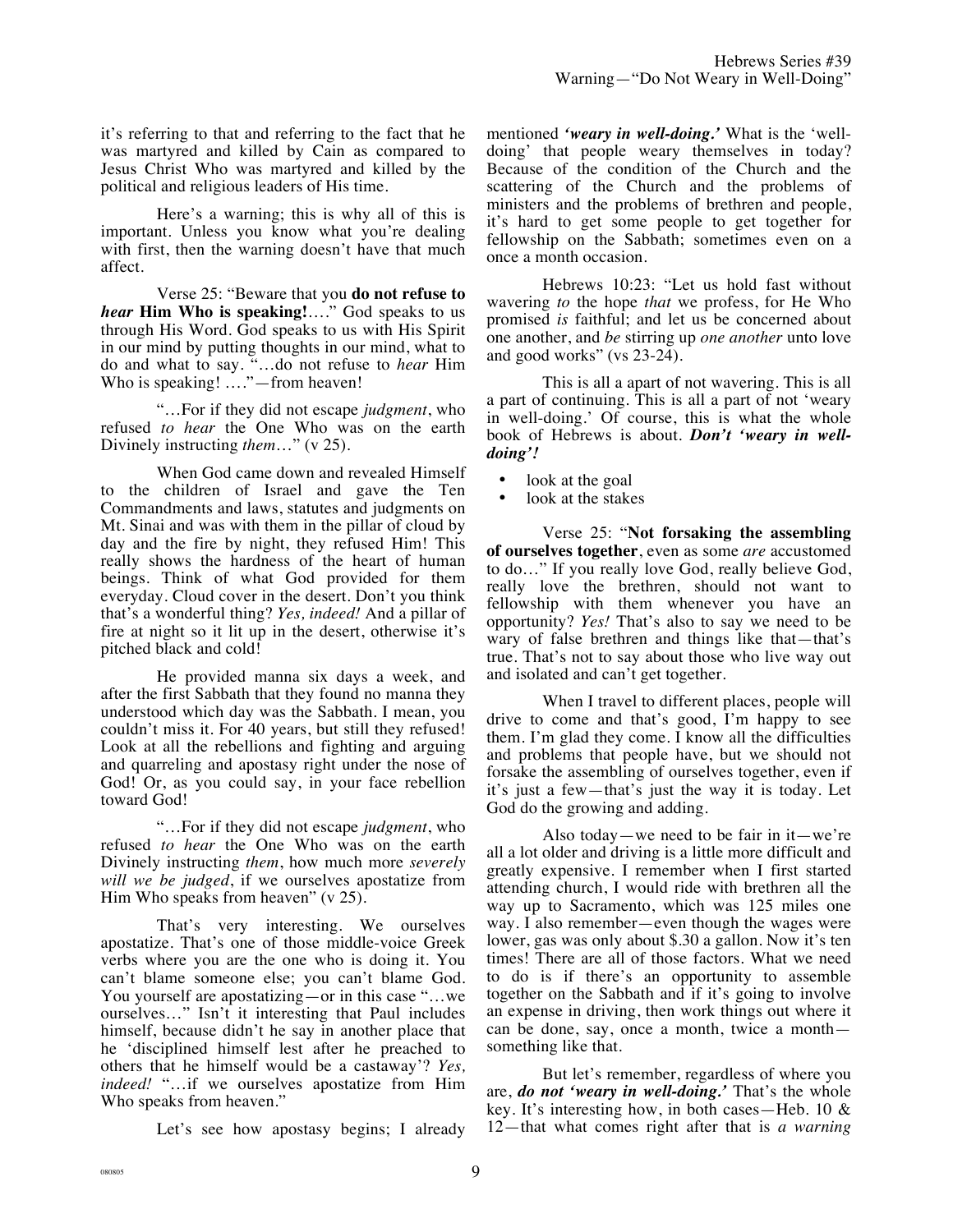again about apostatizing from God. Whoever says that it's impossible to fall from grace doesn't understand what is written. What happens with all these 'lawless grace' people—once saved always saved and that there's nothing that can take you from God—just don't read their Bibles. If they do, they only pick out the Scriptures, which seem to verify their positions and avoid the others.

Hebrews 12:26: "Whose voice then shook the earth, but now He has promised, saying, 'Yet, once more I will shake not only the earth, but heaven also.' Now the *words* 'once more' signify the removing of the *things* being shaken, as of things that were made, so that those *things,* which cannot be shaken may remain" (vs 26-27).

What Paul is doing here is drawing an analogy. *Don't let anything shake your faith* that's what he's talking about. Just like it says in Psa. 116:, *'My heart is fixed!'* that's what we need to do, have our heart fixed with God and His way.

Verse 28: "Therefore, since we are receiving a kingdom that cannot be shaken… [the greatness of the inheritance and the reward] …let us have grace, through which we may serve God in a pleasing *manner* with reverence and awe; for our God *is* indeed a consuming fire" (vs 28-29). Apostatizing or falling away!

Let's see some of the warnings that Paul has written all the way through. Let's see how being 'weary in well-doing' starts.

Hebrews 2:1: "For this reason, it is imperative… [you can't get anything stronger than that] …that we give much greater attention to the things *which* we have heard…" Here's the thing that happens when you 'weary in well-doing': You put the things out of your mind. Here is something that is true: *Spiritual things cannot stay in a carnal mind! The Spirit of God in us must be used, accompanied with*:

- prayer
- study
- controlling thoughts
- overcoming

*If it's not used*

- because you don't pay attention
- because you don't study
- because you don't pray
- because you don't listen to the things that you have heard

"…lest at any time we should slip away" (v 1). *That's a start of 'wearying in well-doing.'*

Let's see what else can lead to apostasy and falling away, and hence the *unpardonable sin!* Hebrews 3:12: "Beware, brethren, lest perhaps there be in any of you an evil heart of unbelief, in apostatizing from *the* living God."

Satan's going to come along and make it appear wonderful. That's what he does, makes it alluring. Isn't that what he told Eve? *Eating of the fruit, it's going to be great! Try it; you'll like it!* She didn't stand for God; neither did Adam!

Verse 13: "Rather, be encouraging one another each day, while it is called 'today'…" That's what's important. Take today and use it to the fullest. Don't worry about yesterday, that's already gone. You can't recapture it. If you had problems and difficulties yesterday, don't bring it into today, because all you're doing is polluting today with something that happened yesterday. What good is it going to do? It's not going to change anything.

Encourage "…one another each day, while it is called 'today,' so that none of you become hardened by *the* deceitfulness of sin" (v 13). It is so tricky. You know how you fight your carnal mind. You know the tricks that your mind plays on you. That's why we are called *to perfection*, so we can overcome that through Christ.

Verse 14: "For we are companions of Christ, **if** we truly hold the confidence *that we had* at the beginning steadfast until the end…. [there's another way of overcoming being 'weary in well-doing'] …As it is being said, 'Today, if you will hear His voice, do not harden your hearts, as in the rebellion'" (vs 14-15). That's what we need to understand, realize and do.

Let's look at it this way: When I'm flying in a plane and I look down and see the clouds and earth, when you're way up there all you can see is an outline of a city or town, or if it's at night you can see the lights and so forth. But you can't see anything specific. When you're taking off, you can see everything and the higher you go the less you can see.

It's the same way when people start apostatizing. They can see everything around them and it looks the same and they don't realize where they're going, but they're getting farther and farther away, and pretty soon they can't look back and see anything. That's why, if that's your condition, you have to be like you're coming in for a landing and everything becomes clear again. And lo and behold you come down to a certain level and you see the highways and you can see trucks and cars on it. Then you see the city, the houses, the roads, the buildings and lo and behold you're back on the ground. That's what we need to do spiritually, because if you get way out and you give up on God and apostatize, then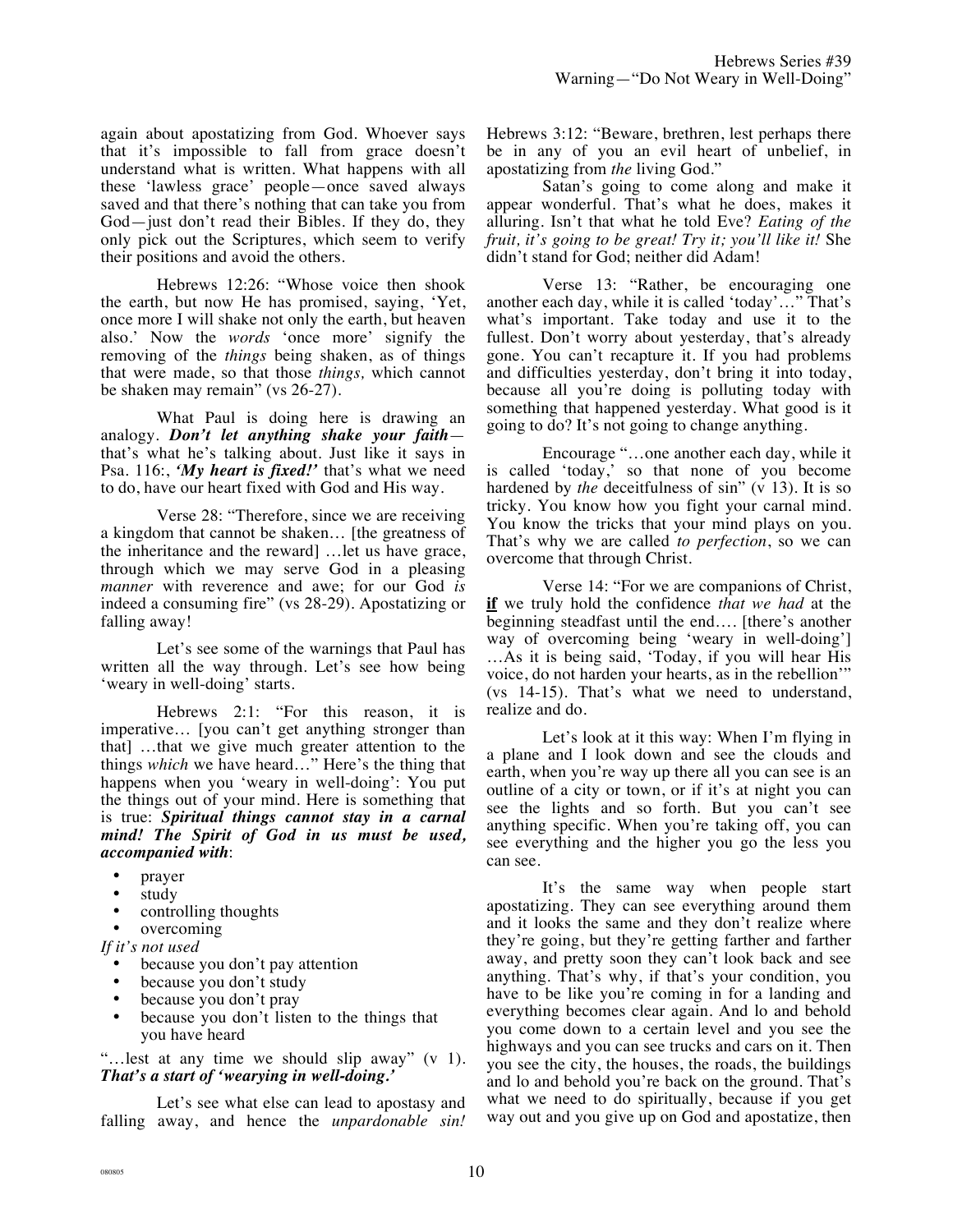there comes a point here:

Hebrews 6:4: "**For** *it is* **impossible for those** *who were* **once enlightened, and who personally obtained the heavenly gift, and became partakers of** *the* **Holy Spirit, and who have tasted**  *the* **good Word of God, and** *the* **powers of** *the* **world to come, if they have fallen away, to renew**  *them* **again unto repentance**; *seeing that* they are crucifying the Son of God for themselves, and are publicly holding *Him* in contempt" (vs 4-6).

Here is the ultimate, Hebrews 10:25: "…encouraging *one another*, and all *the* more as you see the day drawing near." Isn't it just the way that people do when they're getting closer and closer to the point of really achieving what God wants them to achieve, then Satan is right there to try and take them away. That's why we have to be diligent in it.

Verse 26: "For if we willfully… [with a determined attitude of hatred and rebellion against God] …go on sinning **after receiving the knowledge of the Truth**… [we've had the Truth expanded for us, and the relationship that God has given to us] …there is no longer any sacrifice for sins."

## *There does come a time, and we are living in that time, when more people are in danger than have been in last 30 years!*

I got a letter from someone saying, 'Thank you for the tapes, but all the brethren I know are just falling away.' Why?

- they've allowed themselves to be deceived
- they are wearying in well-doing
- they do not understand or realize the greatness of their calling

So, they go right back into the world, and we have seen time and time again that those who do so just don't care! There's another reason why people stay home: *Because too many fellowship groups have allowed kooks and nuts into the fellowship*, which should never be allowed in and it discourages everybody and causes arguments and things like this.

There was a man who recently said: 'Do you think it's possible for us to sit down and have a civil dialog concerning the observable calendar and the equinox. I said, 'No, there will be no dialog, God has already answered the question with the Calculated Hebrew Calendar. By the way, how much do you know about it? Do you know anything about it?' *No!* 'What dialog can you have?' People like to make themselves important and false brethren like to come in and upset the fellowship of the brethren. You've got both things:

- 1. brethren who want to fellowship but can't because of age and distance
- 2. those who need to fellowship and when they get together Satan is there sabotaging it with kooks and nuts and false brethren and ministers

Those are the problems we are confronted with today. It is a struggle! It is a lot of work! It does take a lot of diligence and individual effort to stay faithful to God. That's why you're individual relationship with God is so important. That's what the book of Hebrews is talking about.

Let me just read here: *The Unpardonable Sin!*—here's what it is (from the printout):

> The unpardonable sin is a deliberate, willful choice and rejection of God the Father and Jesus Christ, and a repudiation of the forgiveness of sins and the gift of salvation through Jesus Christ's sacrifice and His blood.

It all starts with 'wearying in well-doing.

The unpardonable sin is a deliberate and calculated renunciation of God. It is not an accidental sin, nor a sin under temptation, nor a sin through weakness. But the unpardonable sin is a knowing, determined, calculated, premeditated, willful decision and choice arrived at by rejecting any pangs of conscience, leading of the Holy Spirit, pleadings of the Word of God, or ministers and brethren. It is a willful, determination to reject the gift of repentance, and hostile contempt for the commandments of God, the Spirit of God, a willful repudiation of the sacrifice of Jesus Christ and His blood for the forgiveness of sins and the salvation of God. Those who have committed the unpardonable sin have no regrets, no sorrow and no conscience that they have turned their backs on God the Father and Jesus Christ, and the Word of God. It is impossible to renew them to repentance. It is impossible for the Holy Spirit to move them to repentance, for others to move them to repentance, or to move themselves to repentance. They have seared their consciences with a hot iron and there is no power—human or Divine—that is able, or has the ability to renew them to repentance. Their choice is final, their judgment is final and God's judgment against them is final.

*That says it all!*